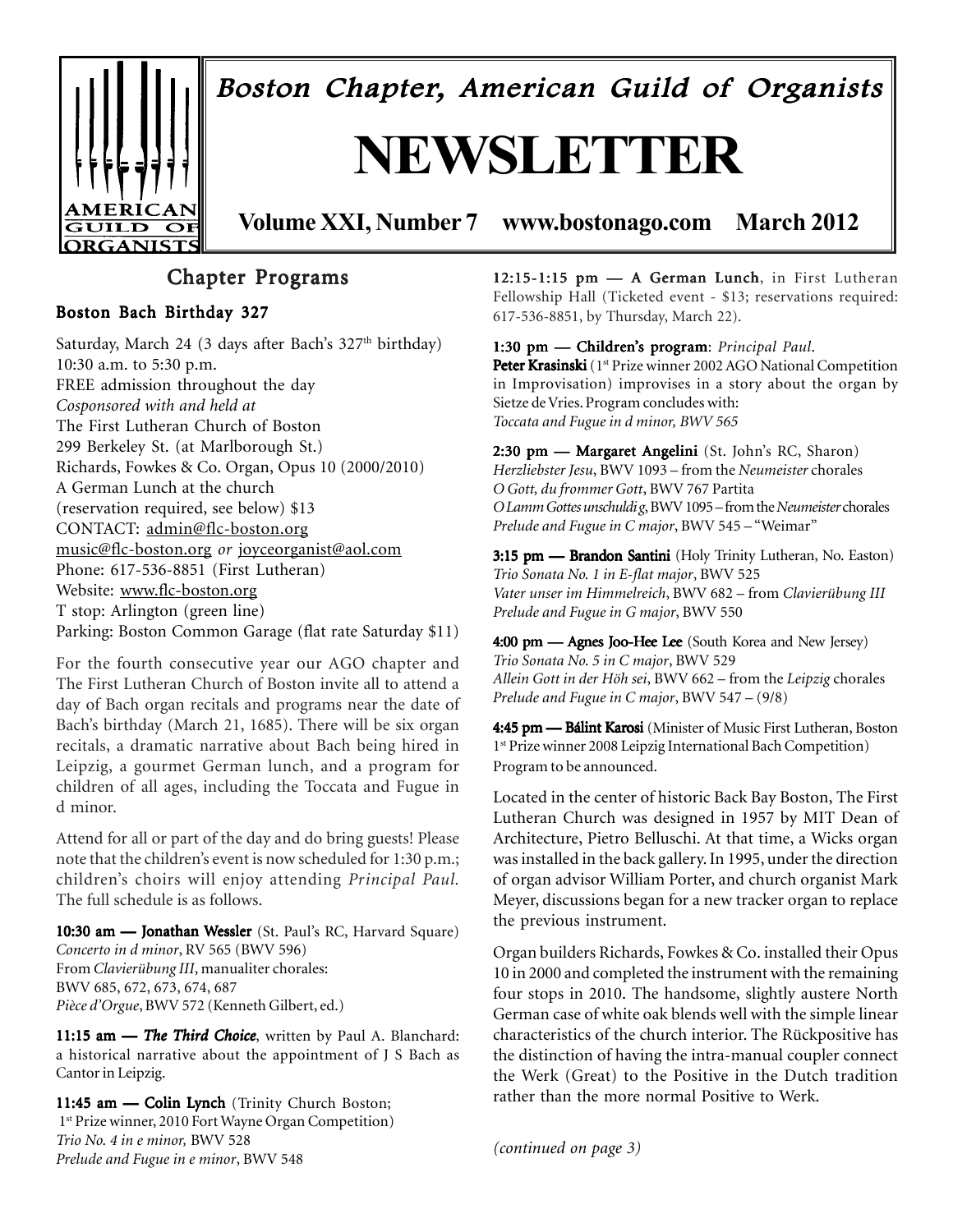## Dean's Message

We've all been there. You're being introduced to someone new who eventually asks the big question: "So, what do you do for work?" Hearing "I'm a musician", his eyes light up as he asks eagerly what instrument you play. The words "I'm an organist" suddenly bring a blank expression to his face and the conversation rapidly changes direction. Or perhaps he continues with something like, "Cool. Ever play at Fenway or Boston Garden?" Sometimes I've deided to stretch the truth say I play organ and harpsichord (which, in reality, I only dust). Then, looking at me like an exotic orchid, the listener often says something like "Ahh...very interesting" before changing the subject. Perhaps he's remembering an old re-run of The Addams Family.

And then there's coffee hour at church. For 20 years you've played multiple weekly services, conducted choirs for adults and children (and their pets), led the handbell and African drumming ensembles, directed a liturgical dance group, and vacuumed the sanctuary on Saturday afternoons. The well-meaning parishioner compliments you on the morning's music and asks, "So what do you do the rest of the week?"

And we can all relate to the cartoon of "Shotgun Brenda", who has to quiet the congregation before the prelude.

The grass in academia isn't always greener. At a departmental meeting, an admissions director (a trained flutist) expressed confusion because one applicant listed "organ" as her desired major. The administrator asks, "You mean people actually get college degrees in organ?" And then, "Is it true that organists use their feet to play?" True story.

Or maybe you're rehearsing with an orchestra, and the famous composerconductor announces that the organ is too loud. So you take off a few stops. Still too loud. Even reducing to a few 8' flutes doesn't please his ears. So you hit General Cancel and play on silent keyboards. "Perfect balance" says the conductor. Another true story.

*(Continued on next page)*

## **Executive Committee Meetings**

**Tuesdays** at United Parish, 210 Harvard St., Brookline (near Coolidge Corner) 7-9 pm March 6 June 5

Executive committee meetings are open to all Chapter members.

Newsletter of the Boston Chapter, American Guild of Organists Published 10 times a year, September-June.

Mailed at standard mail rates from Boston MA. Boston Chapter/AGO c/o Timothy Hughes, Membership Secretary 247 Washington St #24, Winchester MA 01890.

Copyright © 2012, Boston Chapter, American Guild of Organists

#### *Boston Chapter AGO Officers 2011-2012*

| Dean<br><u>vwag@aol.com</u>                                                  | Victoria Wagner<br>617-522-0510  |  |  |  |  |  |
|------------------------------------------------------------------------------|----------------------------------|--|--|--|--|--|
| Sub-Dean<br>dan.mckinley@ctr-anglican.org 978-774-3163                       | Dan McKinley                     |  |  |  |  |  |
| Treasurer<br>JDavid3537@aol.com                                              | Joel Davidson<br>617-319-9615    |  |  |  |  |  |
| <b>Assistant Treasurer</b><br>dnwitte@hotmail.com                            | Douglas Witte<br>617-242-0589    |  |  |  |  |  |
| <b>Broadcasts</b><br>emsteinmetz@verizon.net                                 | Martin Steinmetz<br>781-235-9472 |  |  |  |  |  |
| Chaplain                                                                     | Rev. Todd Miller<br>617-527-2790 |  |  |  |  |  |
| Competitions<br>dgb137@mac.com                                               | David Baker<br>617-367-4260      |  |  |  |  |  |
| Examinations<br>glenngoda1545@aol.com                                        | Glenn Goda<br>617-442-7079       |  |  |  |  |  |
| Library<br>owenbar@juno.com                                                  | Barbara Owen<br>978-465-2068     |  |  |  |  |  |
| Membership Secretary<br>thughes56@comcast.net                                | Timothy Hughes<br>781-369-1905   |  |  |  |  |  |
| Membership Committee Judy Green<br>jlgreen@green-associates.com 617-482-3044 |                                  |  |  |  |  |  |
| Newsletter<br>jimswist@gmail.com                                             | Jim Swist<br>781-799-0286        |  |  |  |  |  |
| Organ Advisory<br>smhill42ne@earthlink.net                                   | Richard Hill<br>508-238-6081     |  |  |  |  |  |
| Placement<br>$j$ anet.hunt@sjs.edu                                           | Janet Hunt<br>617-202-5241       |  |  |  |  |  |
| Professional Development<br>$\text{cthigbe}(a)$ aol.com                      | Charlene Higbe<br>617-495-4518   |  |  |  |  |  |
| Recording Secretary<br>nstpe@hotmail.com                                     | Nancy Timmerman<br>617-266-2595  |  |  |  |  |  |
| Registrar<br>lmark.slawson@gmail.com                                         | Mark Slawson<br>617-835-5189     |  |  |  |  |  |
| <i>SPAC</i><br>emsteinmetz@verizon.net                                       | Martin Steinmetz<br>781-235-9472 |  |  |  |  |  |
| Substitutes<br>itlawton@mac.com                                              | Joshua T. Lawton<br>617-926-1042 |  |  |  |  |  |
| YOI<br>$bsantini86$ @gmail.com                                               | Brandon Santini<br>781-331-0930  |  |  |  |  |  |
| sbudwey@hotmail.com                                                          | Stephanie Budwey                 |  |  |  |  |  |
| Auditors<br>darylbichel@aol.com                                              | Daryl Bichel<br>617-312-8328     |  |  |  |  |  |
| decusati@verizon.net                                                         | Claire Decusati<br>781-582-8722  |  |  |  |  |  |
| Region I Councillor<br>clduerr@gmail.com                                     | Cheryl Duerr<br>781-860-8893     |  |  |  |  |  |
| District Convener<br>rbrownel@capecod.net                                    | Robert Browne<br>508-432-7238    |  |  |  |  |  |
| Webmaster<br>marknelson@cbfisk.com                                           | Mark Nelson<br>978-283-1909      |  |  |  |  |  |
| <i>Executive Committee</i>                                                   |                                  |  |  |  |  |  |

Kathleen Adams, R. Harrison Kelton, Christian Lane, Nadia Stevens, Susan DeSelms, Elisabeth (Buffy) Gray, Carole Lawton, David Tierney Bryan Ashley, Christine Hogan Harry Huff, Brandon Santini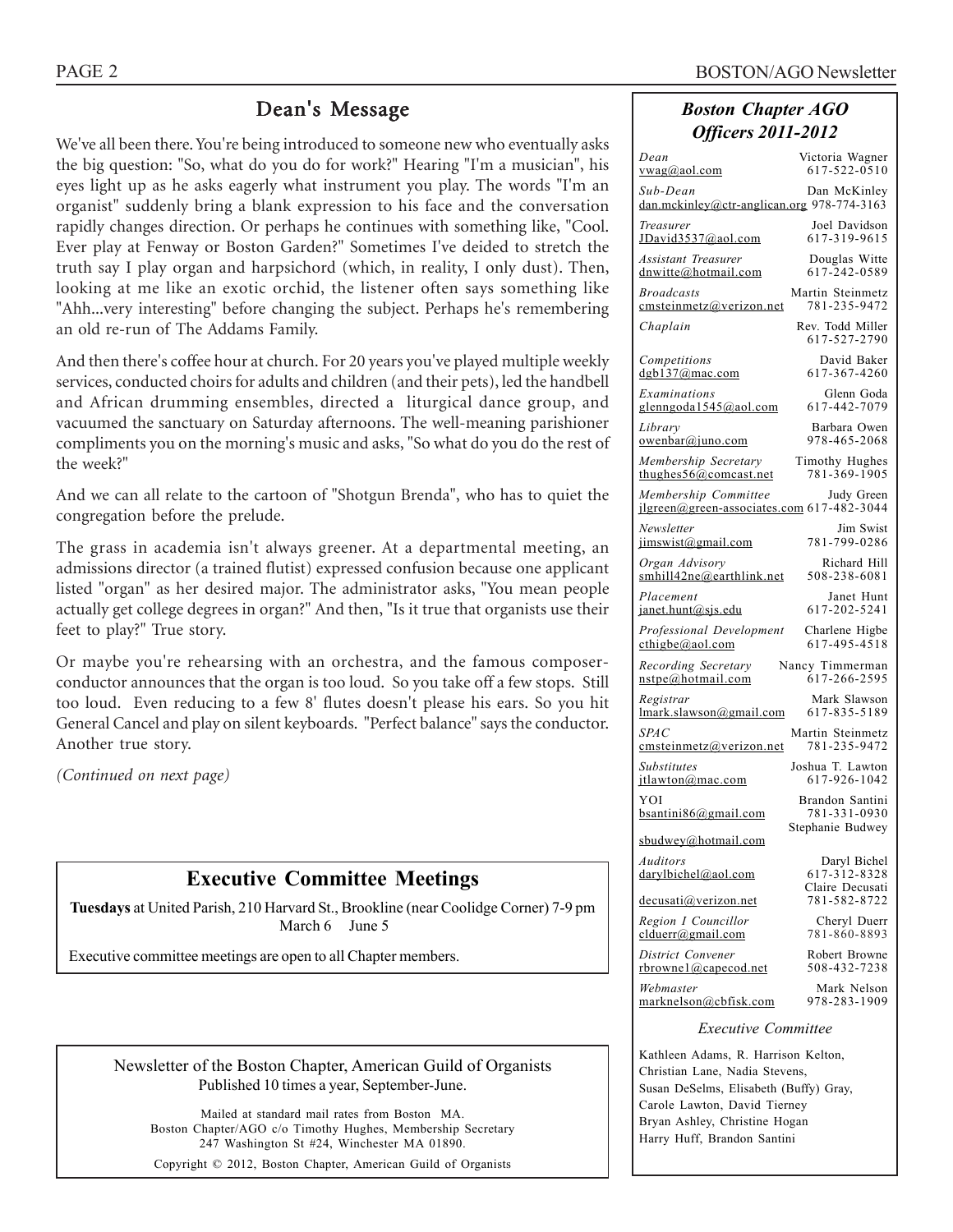#### Dean's Message *(continued)*

Sadly, the instrument we play isn't always appreciated by the general public, even by other classical musicians. We organ nuts have to support one another. We need the Guild. The Guild needs us.

*The purpose of the American Guild of Organists is to promote the organ in its historic and evolving roles, to encourage excellence in the performance of organ and choral music, and to provide a forum for mutual support, inspiration, education, and certification of Guild members.*

*—Vickie Wagner*

#### Boston Bach Birthday 327 *(continued)*

This organ is stunning for Bach's music, and First Lutheran is an example of a church that was "turned around" by getting a new organ.

Many people work behind the scenes and donate their services to make Boston Bach Birthday possible. Thank you, recitalists, and thank you, all our hosts at First Lutheran. Also, thank you, Len Levasseur for the handsome flyer design. We need to post these flyers throughout Boston. If you will help with this or would like copies of the flyer, please contact me.

*—Joyce Painter Rice joyceorganist@aol.com 978-465-1901*

## Hymn Playing Workshops – Save the Date

WorcAGO will be sponsoring a nuts-and-bolts 2-hour workshop for practical hymn-playing techniques. The same program will be presented three times:

- · 3/24: 10-12noon tbd (Keene, NH)
- · 4/14: 10-12noon (Sudbury Center)
- · 4/15: 2-4pm (Auburn near College of Holy Cross)

Handouts (an illustrated/annotated hymn; hymn tips; chart of hymn styles/contexts/registrations/treatments) will be available online prior to the workshops, check www.WorcAGO.org for details and a courtesy RSVP link.

Our Boston neighbors & Region I are invited. Bring a nonmember colleague to encourage them to join the AGO! FREE.

*—Will Sherwood*

## Hymn Festival in Cambridge

On Friday, March 30 at 7 pm St. Peter's Episcopal Church in Cambridge will be hosting "Sing Peace," a hymn festival led by and featuring the hymns of Adam Tice (www.adammltice.com). Born in 1979, Tice is an extremely gifted hymn writer, pastor, and musician. He currently serves as Associate Pastor of Hyattsville Mennonite Church in Hyattsville, MD. Tice has two hymn collections, both published by GIA: *A Greener Place to Grow: 50 More Hymn Texts* (2011) and *Woven Into Harmony* (2009). Also, fourteen of his texts are in *Worship: Fourth Edition* (2011). Many of Tice's texts focus on issues of peace and social justice, and these hymns will be highlighted in the hymn festival, along with a few spirituals as well.

In conjunction with the themes of peace and social justice, a donation will be taken at the door of the hymn festival to benefit the work of two outstanding groups who work for peace and justice. Half of the donations will go to the Mennonite Central Committee who work for "relief, development and peace in the name of Christ" (www.mcc.org). You might be familiar with one of their partners found locally here in the area, the Ten Thousand Villages stores, one of which is located just down the street from St. Peter's in Central Square. The other half of the donations will be given to the Scholarship Program for children in Haiti run by the Episcopal Sisters of St. Margaret (www.ssmbos.com). This scholarship program helps to pay for the schooling of those who otherwise might not be able to afford the tuition costs.

We invite you all to please join us for what will be a wonderful night of music making and support wonderful causes! The suggested donation is \$20, \$10 for students and seniors, but we encourage everyone to attend regardless of how much you can give, whether it is more or less! St. Peter's is located at 838 Mass. Ave, Cambridge, and is handicap accessible. The church is less than a five minute walk from the Central Square T stop on the red line. Please see www.saintpeterscambridge.org for more information or call 617.547.7788.

*—Steph Budwey*

REMINDER - THE CONCERT CALENDAR NO LONGER APPEARS IN THE NEWSLETTER. PLEASE SEE OUR WEBSITE TO VIEW EVENT LISTINGS, OR TO ENTER NEW ONES OF YOUR OWN.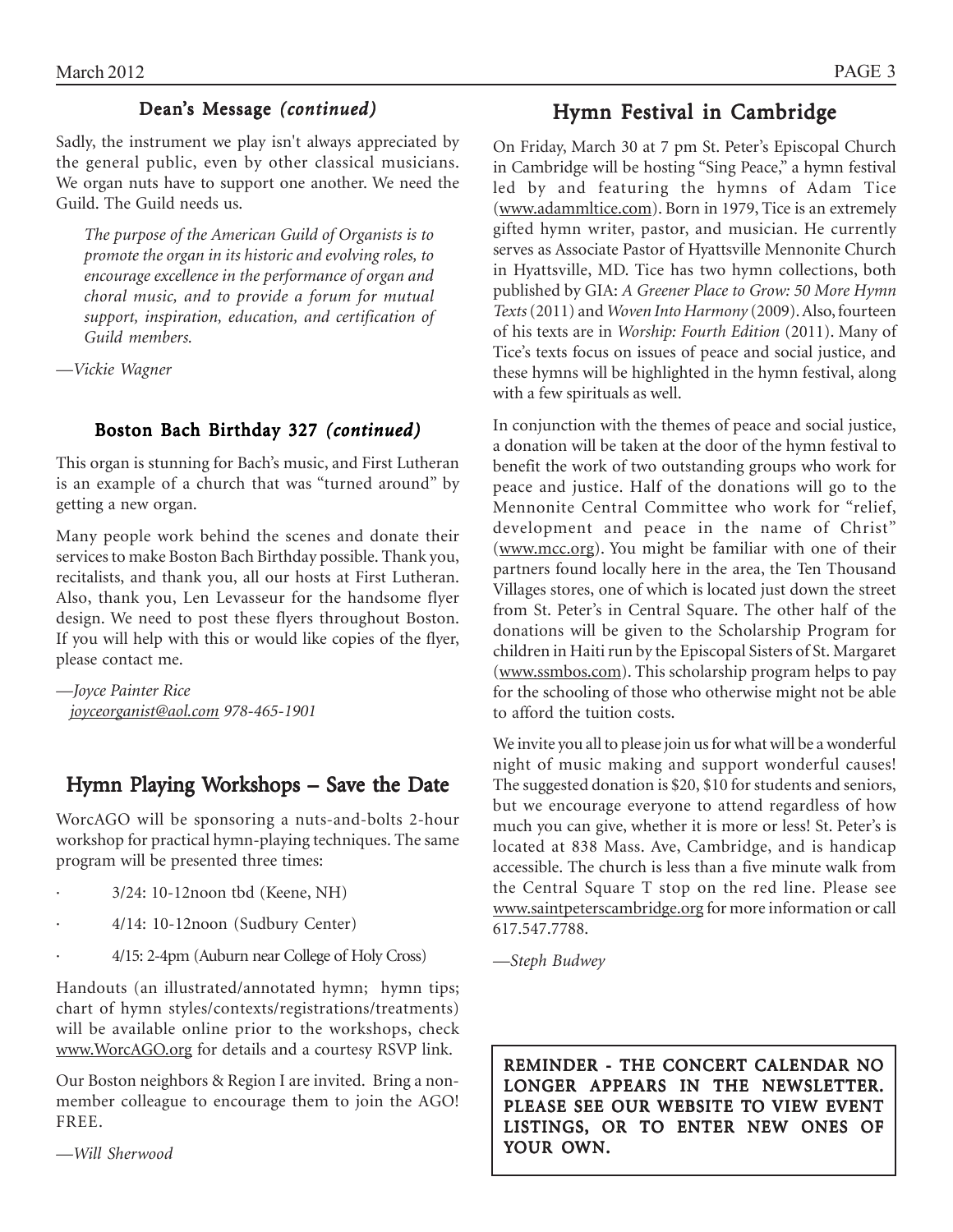#### Recommended Book: Organ-isms

For Christmas I received from my wife a copy of a cute little book called *Organ-isms* by New Zealand journalist and organist Jenny Setchell. Her husband Martin is also an organist, apparently of some note in that part of the world.

It is a collection of anecdotes from the organ loft - mostly funny and whimsical, with a few poignant and serious tales thrown in.

A non-organist reading this book would probably think that it was completely made up. But those of us who have been in the profession for any time at all will know and recognize the antics and scenarios described in this book as all too likely to have really happened, as many of them have happened to us.

It is all here - locked out of lofts, locked into lofts, page turners from hell, choir members from hell, clergy from hell, parishioners from hell, bizarre instrument malfunctions, bizarre vocalists, bizarre brass, body parts caught in mechanisms, and on and on.

Most of the anecdotes are from the British Commonwealth, although there are some American organists and incidents involved.

I do believe at one point, one of our members was thinking of compiling a similar anthology. I urge him to continue, as the Boston Chapter must have a wealth of such tales which would make absolutely wonderful reading.

As the saying goes, you cannot make stuff like this up.

More information: www.pipeorgan.co.nz

*—The Editor*

## Youth pro Musica News

Register now for Youth pro Musica Summer Week, August 20-24, 2012.

The response to our first ever YpM Summer Week was overwhelmingly positive. Our 2012 YpM Summer Week program is now open for registration. Singers join their YpM friends for a week of music-making, learning and fun. Classes offered include vocal technique, diction and music theory. The week culminates with an informal concert at Second Church in Newton on Friday evening, featuring a preview of repertoire planned for the 2012-2013 season. E-mail auditions@youthpromusica.org or call (617) 666-6087 for information. Tuition is \$250.

## Requiescat in Pace

Former Chapter member William Elliott Jenner passed away of natural causes last September, a few days shy of his 87th birthday. Born in Goderich, Ontario, he was schooled in mathematics, but on moving to Boston in the 1970s, he started a second career as organist. A long-time member of the Boston and Portland Chapters of the AGO, among his interests were discussions of ecclesiastical and musicological scholasticism. The funeral was held at St. Matthews Episcopal Church in Hallowell, Maine.



## Next Deadline: March 15 for April 2012 Issue

Please send all news and articles to:

Jim Swist, 34 Jason Street #2, Arlington MA 02476 Or e-mail to jimswist@gmail.com (please no phone calls) (inline mail text or .doc/.pdf file attachment)

NOTE: CALENDAR EVENTS SHOULD BE ENTERED ON THE BAGO WEBSITE.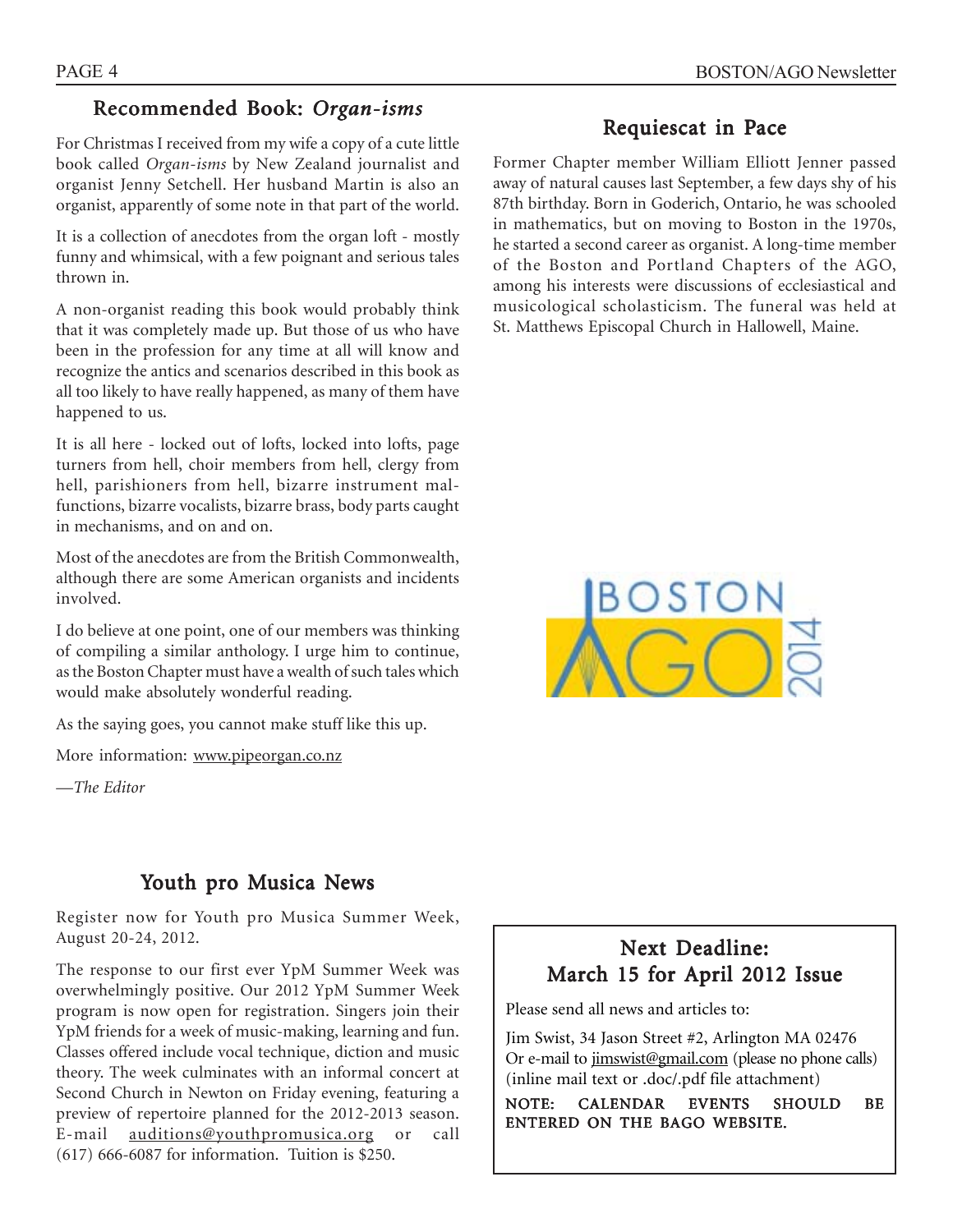## **PLACEMENT MARCH, 2012**

The date in brackets following a church's name shows when the church first requested a listing. Salary is income paid by the church. Services such as funerals (fn) and weddings (wd) with additional fees are estimated as shown.

| Denomination Hours |           | Location       | Name of Church                       | Organ           | Salary       | Est. Add'l Comp                  |
|--------------------|-----------|----------------|--------------------------------------|-----------------|--------------|----------------------------------|
| Roman Catholic     | 32        | W. Roxbury, MA | St Theresa of Avila Parish [01/12]   | Aeolian-Skinner | \$35,000 to  | $140 \text{ ft} / 25 \text{ wd}$ |
|                    |           |                |                                      |                 | \$38,000     |                                  |
| Episcopal          | 10        | Danvers, MA    | Calvary Episcopal Church [08/11]     | Schlicker       | $$12,000$ to | $5 \text{ ft} / 3 \text{ wd}$    |
|                    |           |                |                                      |                 | \$15,000     |                                  |
| Non-               | 13        | Waltham, MA    | Trinity Church [12/11]               | Rodgers         | \$16,000     | $5$ fn/1 wd                      |
| Denominational     |           |                |                                      |                 |              |                                  |
| Episcopal          | $20 - 25$ | Beverly Farms, | St John's Episcopal Church [08/11]   | Moller          | \$32,000     | $20 \text{ ft} / 7 \text{ wd}$   |
|                    |           | МA             |                                      |                 |              |                                  |
| UU                 | $6 - 10$  | Mendon, MA     | Unitarian Congregation of Mendon and | Laws            | $$6,000-$    | Not stated                       |
|                    |           |                | Uxbridge $[12/11]$                   |                 | \$12,000     |                                  |
| <b>UCC</b>         | $8 - 10$  | Nahant, MA     | Nahant Village Church [09/11]        | Hook & Hastings | \$13,500     | $2 \text{ ft}$ / $2 \text{ wd}$  |

#### **ORGANIST/CHOIR DIRECTOR**

Please also see postings at www.bostonago.com for contact information regarding these openings. Some churches here may no longer be receiving names but have not notified placement.

The following positions have been filled: Wakefield/Lynnfield United Methodist Church, Wakefield, MA; St. Andrew's Episcopal Church, Ayer, MA.

**LISTING YOUR CHURCH ON THIS PAGE** Contact Janet Hunt, Placement Coordinator, at janet.hunt@sjs.edu.

## Looking for the Sub List?

Effective with the December issue, the Sub List is no longer printed in the Newsletter. It is only available on our website www.bostonago.org in the members area.

This will allow us to put more information into the list and update it in a more timely manner. It will also save us duplicate effort.

Contact Joshua Lawton if you have any questions.

## Advertising Space Available

Back page ads are available in the Newsletter for the rest of the season (April, May, and Summer). Please contact the editor if you are interested.